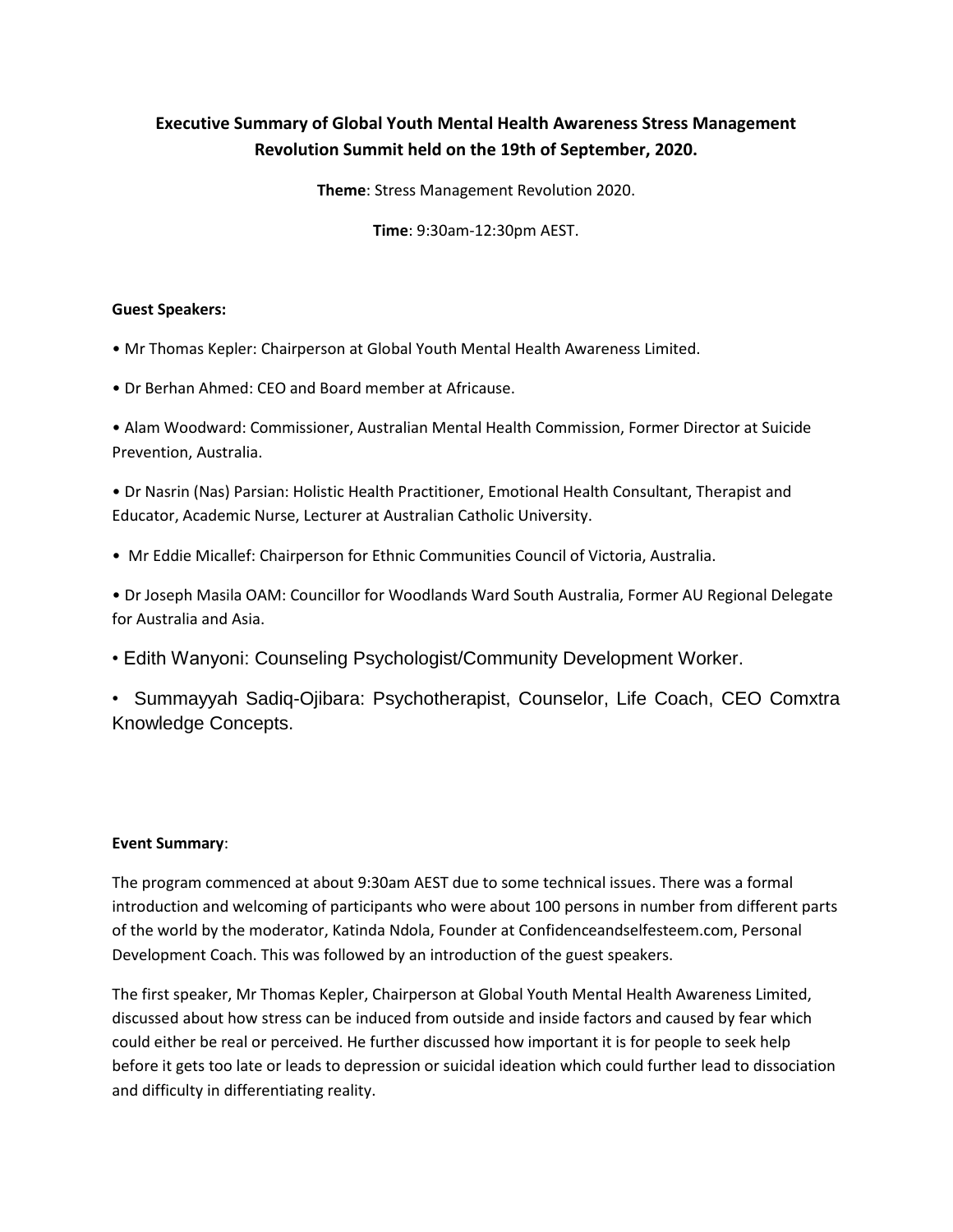The second speaker, Dr Berhan Ahmed, CEO and Board member at Africause, spoke about what can be done in a time like this when we are all faced with a global situation which has brought about stress especially in communities and the way forward. He further spoke about the gap that exist in communities as regards young people. According to him, stress is a sound portal to many problems. Young people, especially are faced with a lot of problems but many culture where people don't acknowledge stress as a problem exist, thus creating a huge gap which further creates more problem. In order to solve this problem, there is a need for cultural shift, self reflection, a need for individuals and communities to be responsible for themselves and not blame others, a need for leaders to understand and respect each other. All these are critical to build the future and help the future generation.

 Mr Maurice Ugochukwu presented an acknowledgement of the host on behalf of Prof. Jude Ediae, Founder/CEO Global Youth Mental Health Awareness.

The next speaker, Alam Woodward, Commissioner, Australian Mental Health Commission, Former Director at Suicide Prevention, Australia, discussed about stress and ways it can be managed. He described stress as a product of having many things to do or think about. According to him, stress can be good if it helps you accomplish a given task, but can be harmful when it gets to a level that makes it difficult for one to cope. It could also lead to crisis, a situation where one's coping ability is pushed beyond what they can handle making them feel a great emotional intensity or reaction that could be destructive if not managed.

The sources of stress could be from school, pressure at workplace, relationships, fear of the unknown or fear of uncertainty in our environment that seem unresolvable. The question now is, what can be done to relieve the stress? He listed out some tips which includes; Recognize stress for what it is and be kind to yourself; Do something that distracts you and make you feel calm; Acknowledge how your feel and positive way of expressing it; look out for yourself; Try to identify the underlying cause of the stress and how you can resolve the problem. Finally he talked about support services and programs that helps people.

There was a music presentation by Rance Lazarus, Melbourne based Guitarist/Singer-songwriter. This was followed by introduction of the next speaker. Dr Nasrin (Nas) Parsian, Holistic Health Practitioner, Emotional Health Consultant, Therapist and Educator, Academic Nurse, Lecturer at Australian Catholic University, talked about why and how stress makes us sick. According to her, "the problem encountered often times in the health system is that, a lot of focus is on usually on symptoms, diagnosis and treatment of diseases but the truth is that, stress often times is always linked to it." She further discussed the various types of stress and how the body responds to it. Finally, she discussed about ways on how to manage stress situations. This includes; Getting the approach to make your thoughts and brain cooperate with your heart and body; Befriend your emotions; Getting involved in cardio practices and meditation; Do what makes yiul happy and stay connected to yourself.

The next speaker, Mr Eddie Micallef: Chairperson for Ethnic Communities Council of Victoria, Australia, discussed about how to recognize and prevent stress. He related his experiences to us at the course of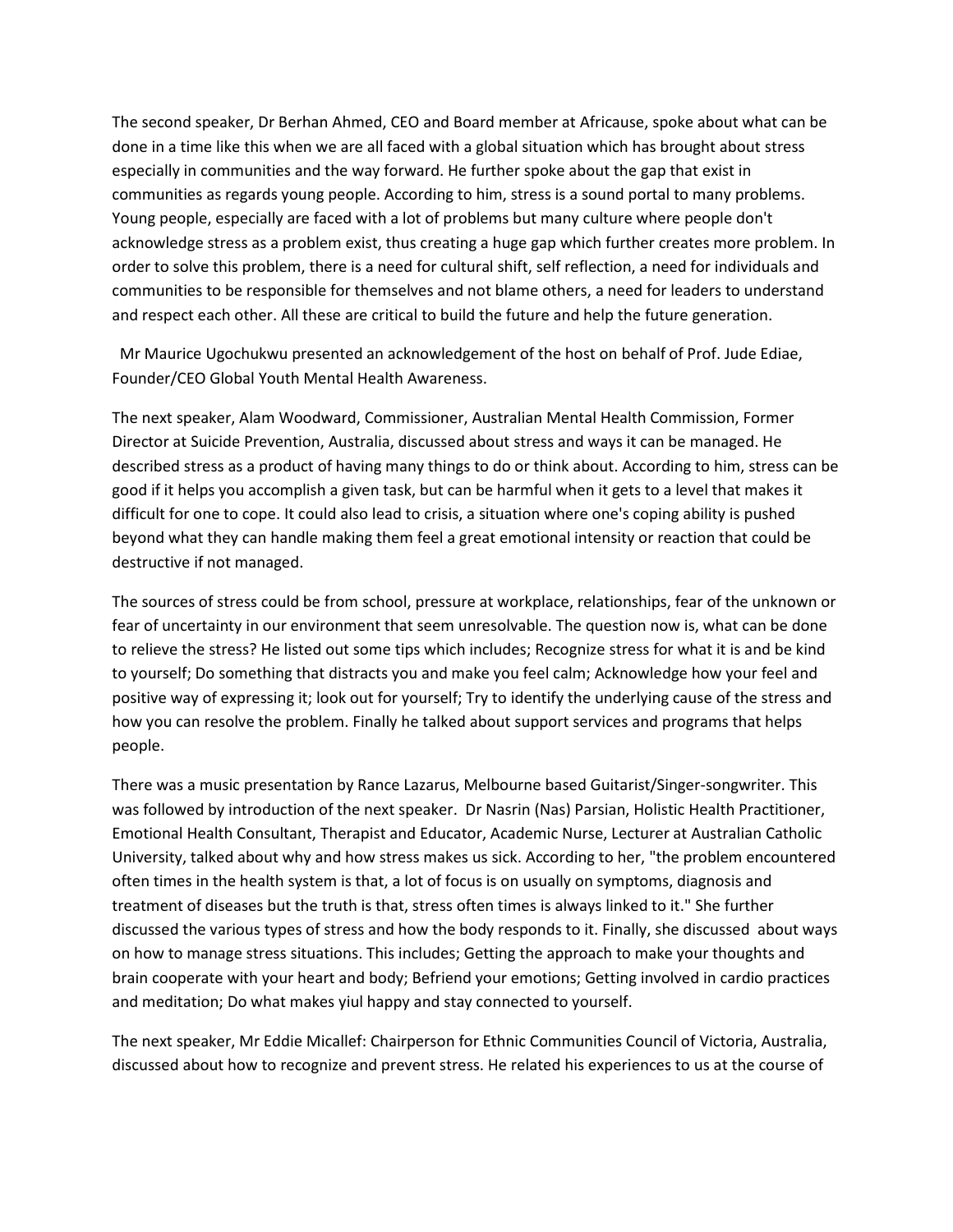his work and discussed several ways by which stress can be prevented amongst individuals in the society through policies and programs that supports Mental awareness.

The next speaker, Dr. Joseph Masila OAM: Councillor for Woodlands Ward South Australia, Former AU Regional Delegate for Australia and Asia, discussed about stress management in the workplace. According to him, stress if not managed can lead to negative consequences which can also lead to a destructive cycle, decrease productivity and performance. He also discussed about causes of stress in workplace which could be from chronic work overload, unfair treatment, impossible expectations from one's employer, unpleasant work environment, inadequate training, unsupport from co-workers. In addition, he talked about the signs and symptoms of stress in workplace. It could be physical symptoms like headache, high BP, insomnia; behavioral such as poor work performance, lack of focus; Pessimism; Irritability; Dissatisfaction. Furthermore, he discussed ways it can be managed; Identify how you respond to stress, set goals to respond effectively to your stressors, change your thinking, find out a place of balance for your life. Finally, he advised us to do things that keeps us calm and happy when stressed.

The next speaker, Edith Wanyoni: Counseling Psychologist/Community Development Worker, discussed about improving self awareness. According to her, Self Awareness is important in managing stress because it helps one understand their personality, strengths, weaknesses, motivation and helps you understand your need and how to live a healthy life. She further discussed ways to improve stress management skills by being self aware. This includes; Being aware of your signs of stress and mental ill health helps you enhance your emotional intelligence, take care of yourself effectively and increase empathy towards others. In addition, she takes about steps to build self awareness. This includes; Know how you feel; Understand the warning signs; Build and seek support. Finally, she ended by encouraging the act of expressing how you feel and taking note of what others say about you.

The next speaker, Summayyah Sadiq-Ojibara: Psychotherapist, Counselor, Life Coach, CEO Comxtra Knowledge Concepts, discussed on stress management using strengths of resilience as a strategy. According to her, stress is nature and a fact of life. One way to approach it is using the skill of resilience. This strengths of resilience includes; Self Awareness; Dealing with expectations; Engaging with the issue; Accepting that it's a reality; Ability to adapt; Being resourceful and creative about solving our issues; Use of humor; Having hope; Being patient with me yourself; Caring and connecting with people; Prayers.

The next program was the question and answer session. A participant asked how can one control instant anger. The question was answered by some speakers. Some tips includes; Identifying the underlying cause of the anger; discover ways of expressing it in a positive way and how to manage it; Take a deep breath for about 30sec and meditation. An educative video was played afterwards.